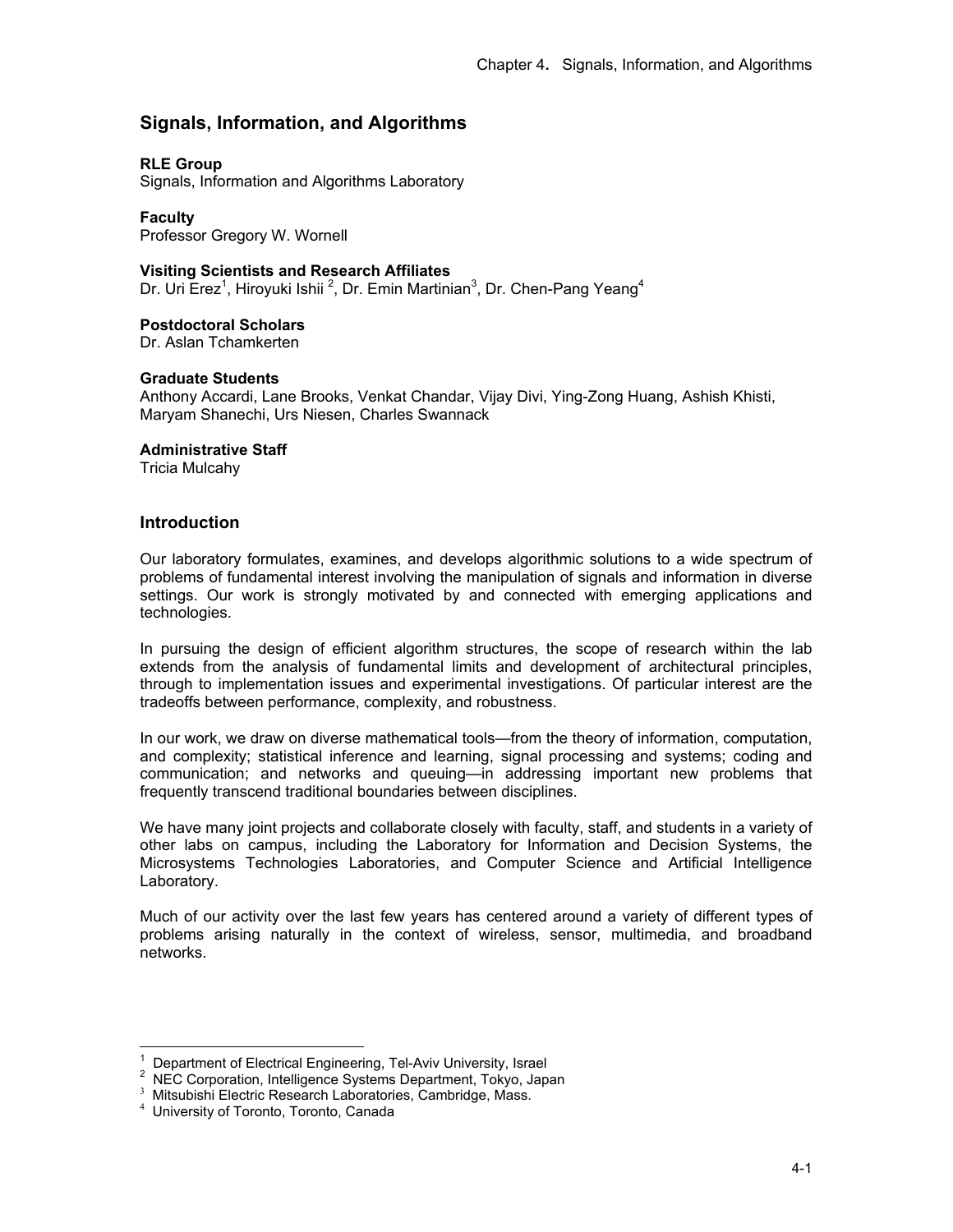Some topics of current interest include:

- cross-layer design techniques and architectural considerations for resource-efficient wireless networks
- coding for multiple-element antenna arrays in wireless networks, and interactions with other layers; advanced antenna designs
- new classes of source and channel codes, and decoding algorithms, particularly for new applications
- diversity techniques and interference suppression and management algorithms for wireless networks
- distributed algorithms and robust architectures for wireless networks, especially ad-hoc networks and sensor networks
- algorithms and fundamental limits for multimedia security problems, including digital watermarking, encryption, and authentication of multimedia content
- algorithms and architectures for multimedia and streaming media networks
- algorithmic and coding techniques for generating reliable advanced systems from aggressively scaled devices, circuits, and microsystems.
- information-theoretic and algorithmic aspects of learning, inference, and perception; universal algorithms
- information-theoretic and signal processing aspects of neuroscience, and computational and systems biology

# **Projects**

## **1. Digital Processing in Imaging Systems**

## **Sponsors**

FCRP Center for Circuits and System Solutions, Contract No. 2003-CT-888 MIT Lincoln Laboratory

## **Project Staff**

Anthony Accardi, J. Chu, K. Nguyen, J. Powell, H. Kim\*, Professor Gregory Wornell, Professor Harry Lee, and Professor Charles Sodini

\* MIT Lincoln Laboratory

Due to advances in silicon and digital processing technology, low-cost millimeter-wave (MMW) imaging solutions with high antenna array density are now viable. Meanwhile, research in computational photography has demonstrated how more information can be captured by cameras operating in the visible spectrum, redefining what it means to take a photograph. We are developing a framework that encompasses both types of imaging architectures, which allows us to translate advances in one regime to the other.

The light field, which represents radiance at each point in space along each direction, has proven to be a useful abstraction in computational photography. We generalize the light field to describe coherent illumination, and explore how to estimate the light field when direct field measurements are made with antennas. As an application, we specify how to take near-field pictures with an antenna array, so that one can programmatically adjust the virtual focus and f-stop.

Phase noise is a practical concern when processing signals with high frequency content. We explore how phase noise impacts imaging system performance, and propose a hybrid analog/digital phase-locked loop to reduce phase noise at each antenna.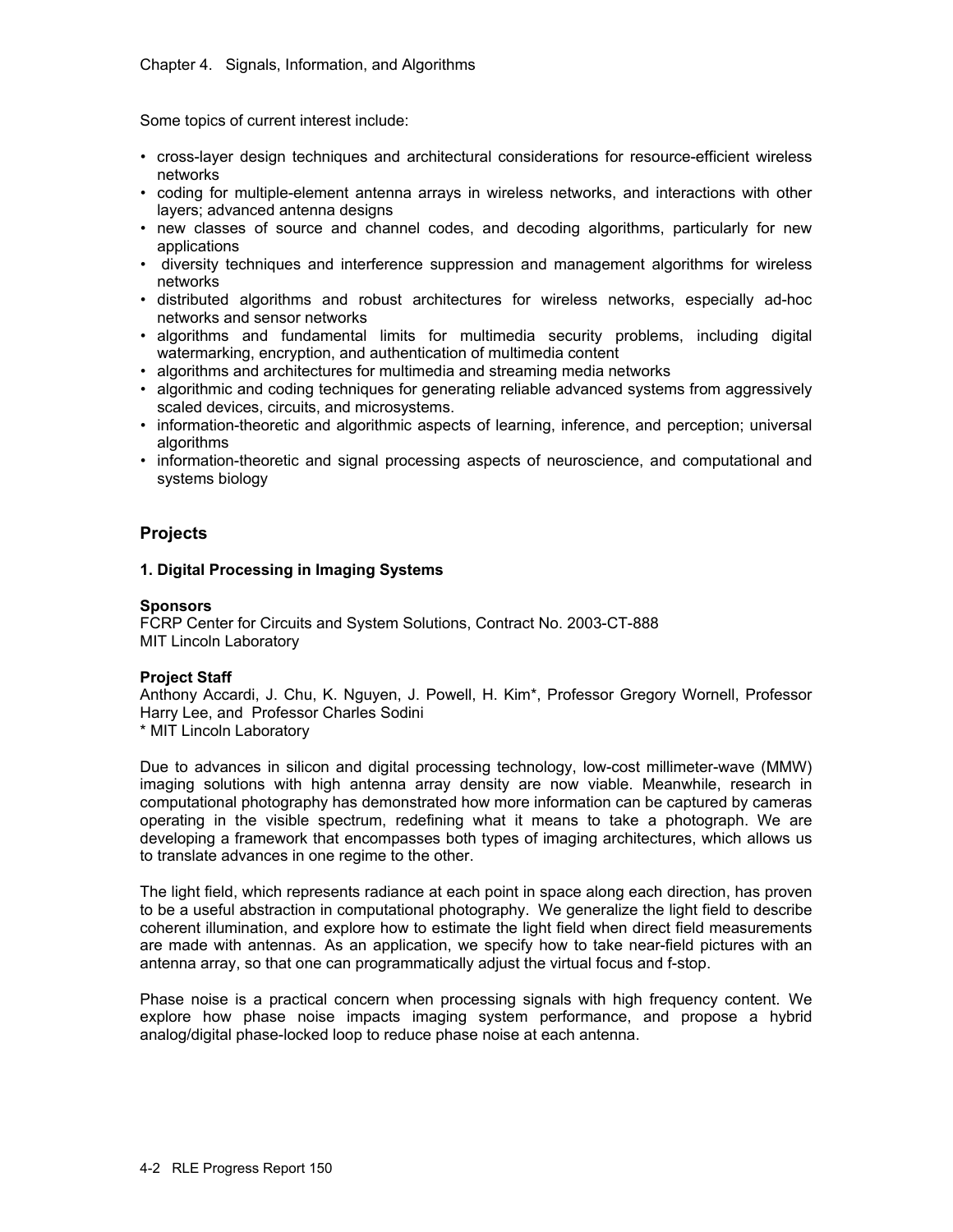## **2. Circuits and Algorithms for Pipelined ADCs in Scaled CMOS Technology**

### **Sponsors**

NDSEG Fellowship CICS (Center of Integrated Circuits and Systems)

### **Project Staff**

Lane Brooks, Professor Hae-Seung Lee, Professor Gregory Wornell

CMOS technology scaling is creating significant issues for analog circuit design. For example, reduced signal swing and device gain make it increasingly difficult to realize high-speed, highgain feedback loops traditionally used in switched capacitor circuits. This research involves two complementary methods for addressing scaling issues. First is the development of two blind digital calibration techniques. Decision Boundary Gap Estimation (DBGE) removes static nonlinearities and Chopper Offset Estimation (COE) nulls offsets in pipelined ADCs. Second is the development of circuits for a new architecture called zero-crossing based circuits (ZCBC) that is more amenable to scaling trends. To demonstrate these circuits and algorithms, two different ADCs were designed: an 8 bit, 200MS/s in TSMC 180nm technology, and a 12 bit, 50 MS/s in IBM 90nm technology. Together these techniques can be enabling technologies for both pipelined ADCs and general mixed signal design in deep sub-micron technologies.

### **3. The Impact of Asynchronism on Communication**

#### **Sponsors**

University IR&D Grant from Draper Laboratory DoD MURI N00014-07-1-0738

### **Staff**

Venkat Chandar, Aslan Tchamkerten and Professor Gregory Wornell

This research addresses the question of how a lack of synchronization between the transmitter and the receiver affects the range of achievable communication rates. We handle this question by introducing a new discrete time asynchronous channel model for point-to-point communication. The transmitter may start to emit information at any moment within a certain time interval, representing the level of asynchronism, and the receiver must decode without knowing when transmission starts but being cognizant of the asynchronism level.

We have shown several results concerning the fundamental limits of communication under this model. In particular, we formulated a definition of rate suitable for the asynchronism model described above, and provided inner and outer bounds on the rate-asynchronism level region. We also analyzed several related, but easier problems. For example, we have determined a simple formula for the synchronization threshold, i.e., the maximum asynchronism level beyond which it is impossible to have reliable communication, even at zero rate.

### **4. Signal Recovery in Distributed Sampling Systems**

#### **Sponsors**

MIT Lincoln Laboratory FCRP Center for Circuits and System Solutions, Contract No. 2003-CT-888

### **Project Staff**

Vijay Divi and Professor Gregory Wornell

While traditionally a single sampling channel is used to capture an input, the use of multiple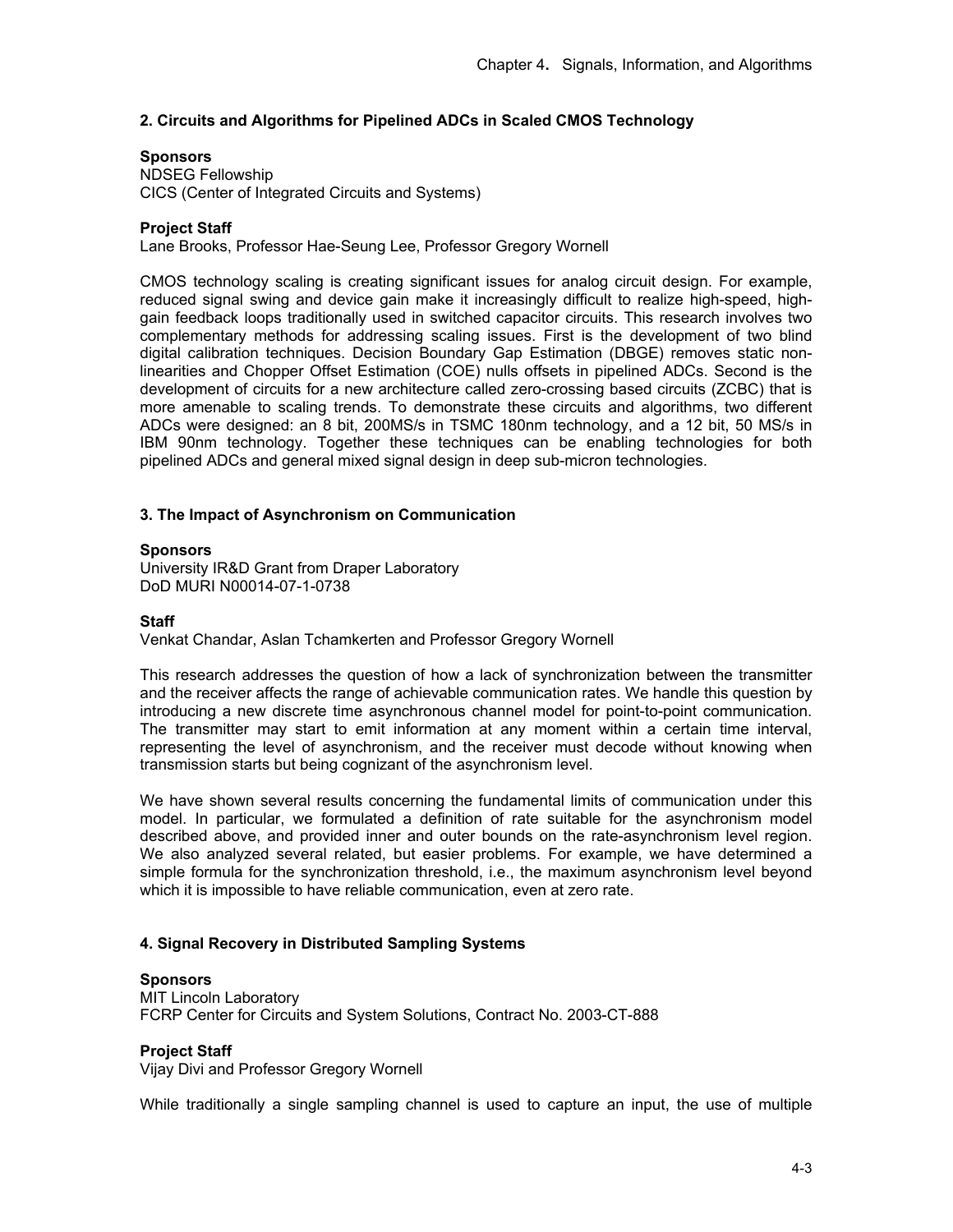channels to distribute the sampling load can help increase the system rate and resolution in a power efficient manner. Performance degrades in these systems due to timing-skew and other mismatch parameters; thus calibration is necessary. We develop efficient methods for blind parameter estimation and for signal estimation. We also examine the extreme case of a highly redundant amount of sampling channels, developing both calibration methods and performance bounds.

## **5. Technologies for Streaming Media Delivery**

### **Sponsors**

HP/MIT Alliance NSF Grant No. CCF-0515109

## **Project Staff**

Ying-zong Huang, John Apostolopoulos and Professor Gregory W. Wornell

The central problems of this research is motivated by some of the most pressing problems faced by the designers of streaming media systems in today's applications. An important issue is the reliable delivery of time-sensitive content in the face of unpredictable losses in the network.

For the reliable delivery problem, a practical joint packet selection and FEC system was proposed previously. While the coding protection of such a system added significant benefits to improve end-to-end distortion performance, it also added potentially long coding delay. This work extended the system to account for playout deadlines via optimizing selection and coding parameters against a hard delay constraint. An interesting insight of the extension is the separation of the selection scope of packets from their coding scope, as only the latter is subject to delay considerations. This insight allows a better design than a purely block-based version of the original (delay-unaware) scheme.

## **6. Secret Key Generation Using Sources and Channels**

### **Sponsors**

NSF Grant No. CCF-0515109 MIT/HP Alliance

### **Project Staff**

Ashish Khisti and Professor Gregory Wornell

We study the problem of secret key generation between using information theoretic ideas of source and channel coding. The sender and receiver have access to a pair of correlated sources and communicate over a noisy channel. This secret key can then be used in a variety of cryptographic protocols.

In practice remote terminals can have access to correlated sources using a variety of techniques e.g., biometrics, satelite broadcast, channel reciprocity. The goal is to exploit these resources in conjunction with the underlying channel to develop novel techniques for key distillation.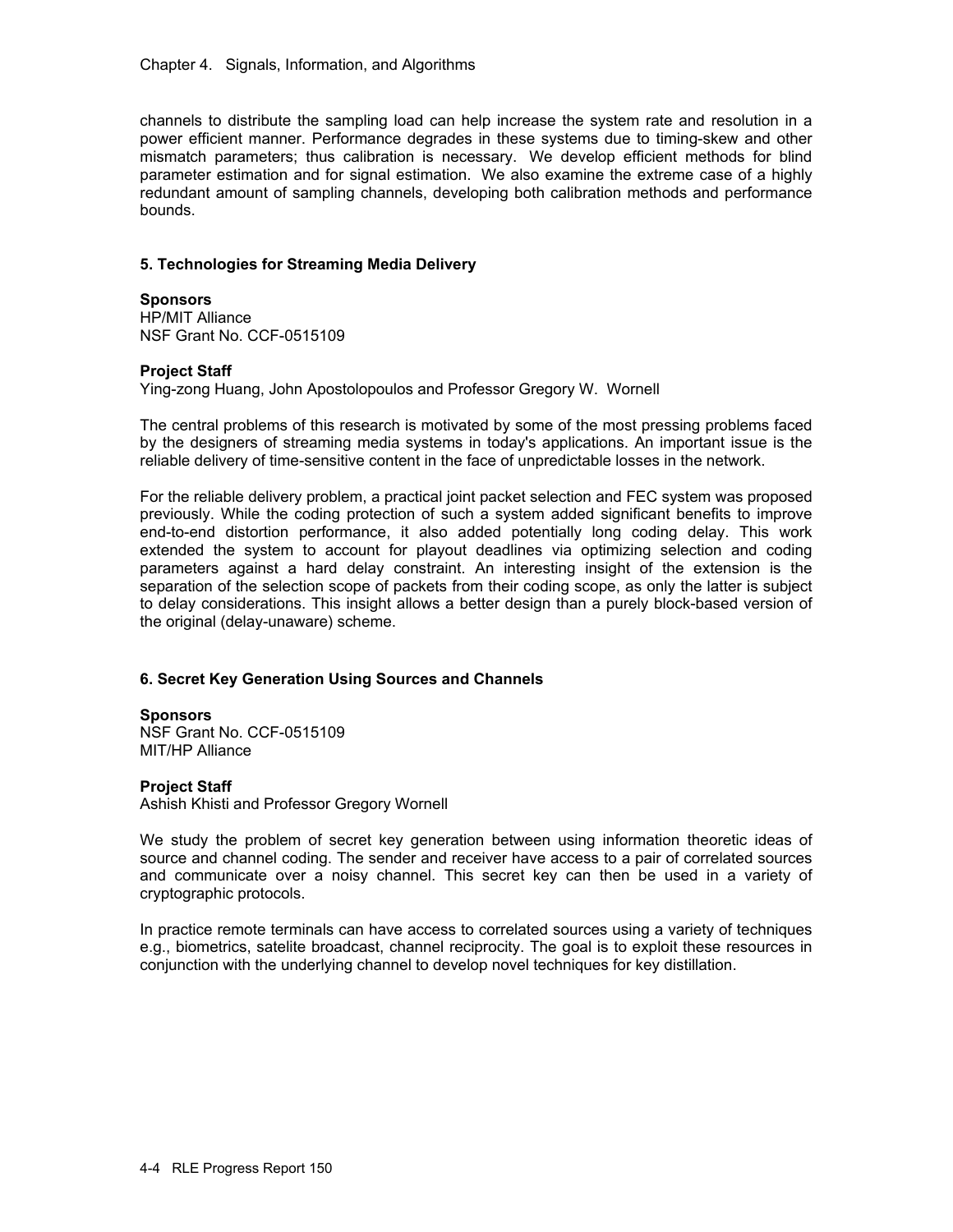# **7. Secure Transmission with Multiple Antennas**

#### **Sponsors**

NSF Grant No. CCF 0515109

### **Project Staff**

Ashish Khisti and Professor Gregory Wornell

Multiple-element antenna arrays are finding growing use in wireless communication networks. Much research to date has focused on the role of such arrays in enhancing the throughput and robustness for wireless communication systems. By contrast, this project focuses on the role of such arrays in a less explored aspect of wireless systems---enhancing security. Specifically, we develop and optimize physical layer techniques for using multiple antennas to protect digital transmissions from potential eavesdroppers, and analyze the resulting performance characteristics. Among the main results, we characterize the secrecy capacity of the multiantenna-wiretap channel and develop several low complexity techniques to realize these gains for practical models.

#### **8. Source Coding with Mismatched Distortion Measures**

**Sponsors**  NSF Grant No. CCF-0515109

#### **Project Staff**

Urs Niesen, Assistant Professor Devavrat Shah and Professor Gregory W. Wornell

We consider the problem of lossy source coding with a mismatched distortion measure. That is, we investigate what distortion guarantees can be made with respect to distortion measure \tilde{\rho}, for a source code designed such that it achieves distortion less than D with respect to distortion measure \rho. We find a single-letter characterization of this mismatch distortion and study properties of this quantity. These results give insight into the robustness of lossy source coding with respect to modeling errors in the distortion measure. They also provide guidelines on how to choose a good tractable approximation of an intractable distortion measure.

### **9. Rateless Codes for MIMO Channels**

**Sponsors NSERC** NSF Grant No. CCF-05151122 University IR&D Grant from Draper Laboratory DoD MURI N00014-07-1-0738

#### **Project Staff**

Maryam Modir Shanechi, Professor Gregory W. Wornell and Professor Uri Erez

The design of practical and efficient codes for communicating over MIMO Gaussian channels when channel state information is not available a priori at the transmitter (or equivalently in a broadcast scenario where there are multiple receivers) is of significant interest in a variety of emerging wireless applications and standards. These include multiantenna systems as well as orthogonal frequency-division multiplexing (OFDM) systems.

For such problems, a rateless approach is rather natural, whereby an encoder maps a message into an infinite-length codeword for transmission over the channel. The decoder attempts to decode from successive prefixes of its received sequence. When it succeeds, it sends a single-bit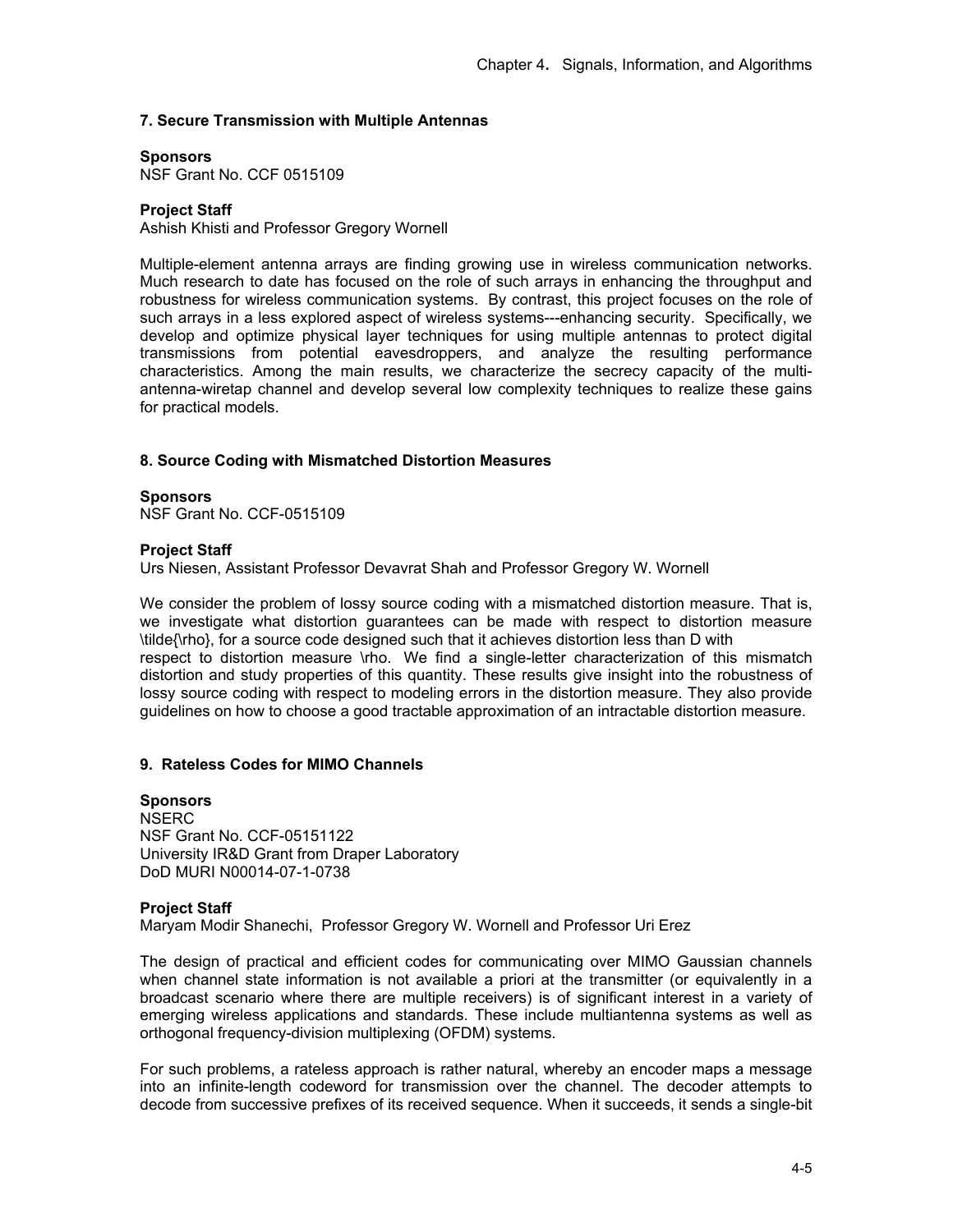acknowledgment (ACK) to the encoder to terminate the transmission. As such, rateless codes are instances of hybrid ARQ (HARQ) Protocols.

In this work, we develop efficient hybrid ARQ protocols, i.e., rateless codes that achieve rates close to capacity and require low decoding complexity, for the MIMO Gaussian channel. The two time-invariant rateless code constructions developed employ layering, dithering, and repetition as key ingredients, and convert the MIMO channel into a scalar channel to which classical Gaussian base codes can be applied. Both constructions are convolutionally structured—one is based on faster-than-Nyquist (ftN) signaling, while the other on a diagonal layering (DL) structure. Moreover, both employ successive cancellation decoding. We show that ftN rateless codes are asymptotically capacity achieving at any signal-to-noise ratio (SNR) and induce a time-invariant scalar channel. We also show that DL codes are capacity achieving at any SNR, and induce a particular time-varying scalar channel to which standard LDPC base codes can be applied without significantly sacrificing performance.

### **10. Efficient Scheduling and Quantization for MIMO Broadcasting Systems with Limited Feedback**

**Sponsors**  NSF Grant No. CCF-0635191 MITRE Corporation

#### **Project Staff**

Charles Swannack and Professor Gregory W. Wornell

There is growing interest in the development of efficient wireless broadcast systems for distributing independent data streams to different users over some geographical area. It is now widely appreciated that the use of a multiple-element antenna array at the transmitter can, in principle, greatly increase the capacity of such systems. When the number of users is no larger than the array size, the system design issues are rather well-understood. Moreover, when it is desirable for complexity or other reasons to restrict ones attention to case of linear multiplexing, the literature characterizing the associated performance tradeoffs is particularly extensive.

By contrast, comparatively little is known about how to design efficient systems when the number of users becomes large relative to the array size, and in particular the nature of the fundamental tradeoffs between throughput, complexity,and feedback in such settings. Ultimately, the underlying scheduling problem is rather different and in many ways richer than that of more traditional networks.

We develop and analyze a simple, low-complexity system architecture for scheduling over a Gaussian multiple-input multiple-output (MIMO) broadcast channel with infinite message backlogs. In the system of interest, there is a transmitter withm antennas, and n receiving users, where n x m. In a MIMO channel with choice over users, one expects to improve a particular performance criterion as a larger and larger user pool is searched. This could be maximizing total throughput (or sum rate),for example. The complexity of such an optimization is dominated by the underlying search for the best user subset to multiplex across the transmitter array, which must be performed each time an arriving packet or channel variation changes the system state. To reduce this complexity, one may limit the search to a smaller pool of users while ensuring that a set of users can be found in this restricted pool that obtains a sum rate which is close to optimal with high probability. We show that this proposed architecture is strongly asymptotically optimal with respect to average throughput. We further characterize the feedback requirements of the architecture, and highlight various tradeoffs available to the system designer.

This work further investigates the key aspects of joint scheduler-multiplexer design problem for multi-input multi-output (MIMO) systems, focusing on the problem of maximizing throughput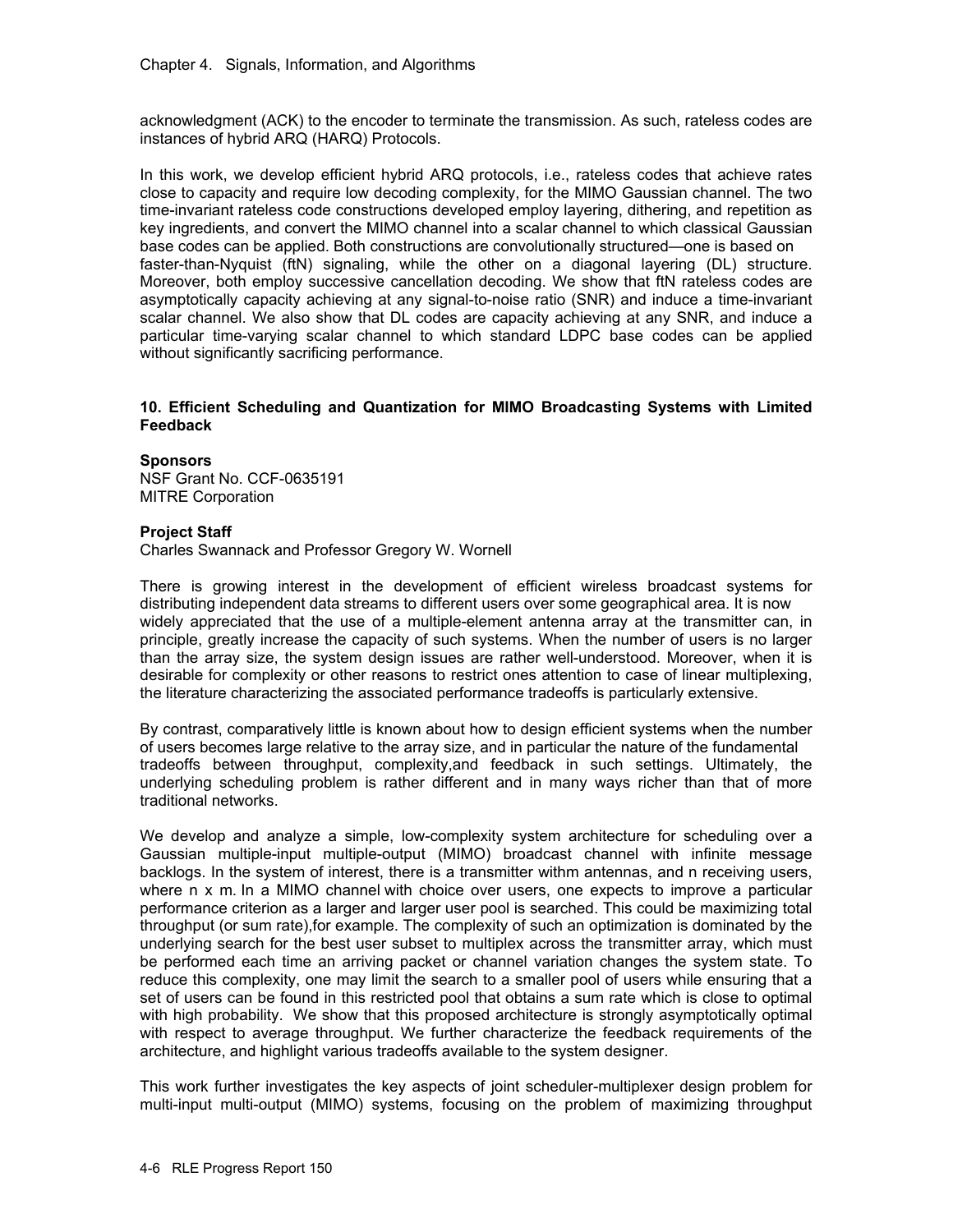subject to complexity and limited feedback constraints when the number of users is a small multiple of the number of antennas. The problem of maximizing throughput in the multiuser MIMO broadcast channel is one of combining scheduling and spatial multiplexing (i.e., channel precoding). This has high algorithmic complexity in the number of users and transmit dimension, and for purposes of implementability it is of interest to find lower-complexity solutions.

### **11. Tracking Stopping Times Through Noisy Observations**

### **Sponsors**

NSF under Grant No. CCF-0515122 DoD MURI Grant No. N00014-07-1-0738 University R&D Grant from Draper Laboratory

#### **Project Staff**

Urs Niesen, Professor Gregory W. Wornell and Aslan Tchamkerten

We consider a generalization of the change-point problem, a well-known quickest detection problem in quality control. This generalization leads to interesting applications in prediction, monitoring, and communication.

Let  $\{(X_i, Y_i)\}_{i \geq 1}$  be a sequence of pairs of random variables, and let S be a stopping time with respect to  $\{(X_i, Y_i)\}_{i \geq 1}$ . We consider the problem of finding a stopping time T with respect to  ${Y_i}_{i\geq 1}$  that optimally tracks S, in the sense that T minimizes the average reaction time  $E(T-S)^+$ , while keeps the false-alarm probability  $P(T below a given threshold$  $\alpha \in [0,1]$ .

Here the  $(X_i, Y_i)$ 's take values in the same finite alphabet and S in bounded. By using elementary methods based on the analysis of the tree structure of stopping times, we first exhibit an algorithm that computes the optimal expected reaction times for all  $\alpha \in [0,1]$  and constructs the associated optimal stopping times T. Second, we provide a sufficient condition on  $\{(X_i,Y_i)\}_{i\geq 1}$  and S under which the algorithm running time is polynomial in the bound of S. Finally we illustrate this condition with two examples: a Bayesian change-point problem and a pure tracking stopping time problem.

### **12. Secure Broadcasting over Fading Channels**

#### **Sponsors**

NSF under Grant No. CCF-0515122 University R&D Grant from Draper Laboratory

#### **Project Staff**

Ashish Khisti, Professory Gregory Wornell, and Aslan Tchamkerten

Wyner's wiretap channel is extended to parallel broadcast channels and fading channels with multiple receivers. In the first part of the paper, we consider the setup of parallel broadcast channels with one sender, multiple intended receivers, and one eavesdropper. We study the situations where the sender broadcasts either a common message or independent messages to the intended receivers. We derive upper and lower bounds on the common-message-secrecy capacity, which coincide when the users are reversely degraded. For the case of independent messages we establish the secrecy sum-capacity when the users are reversely degraded.

In the second part of the paper we apply our results to fading channels: perfect channel state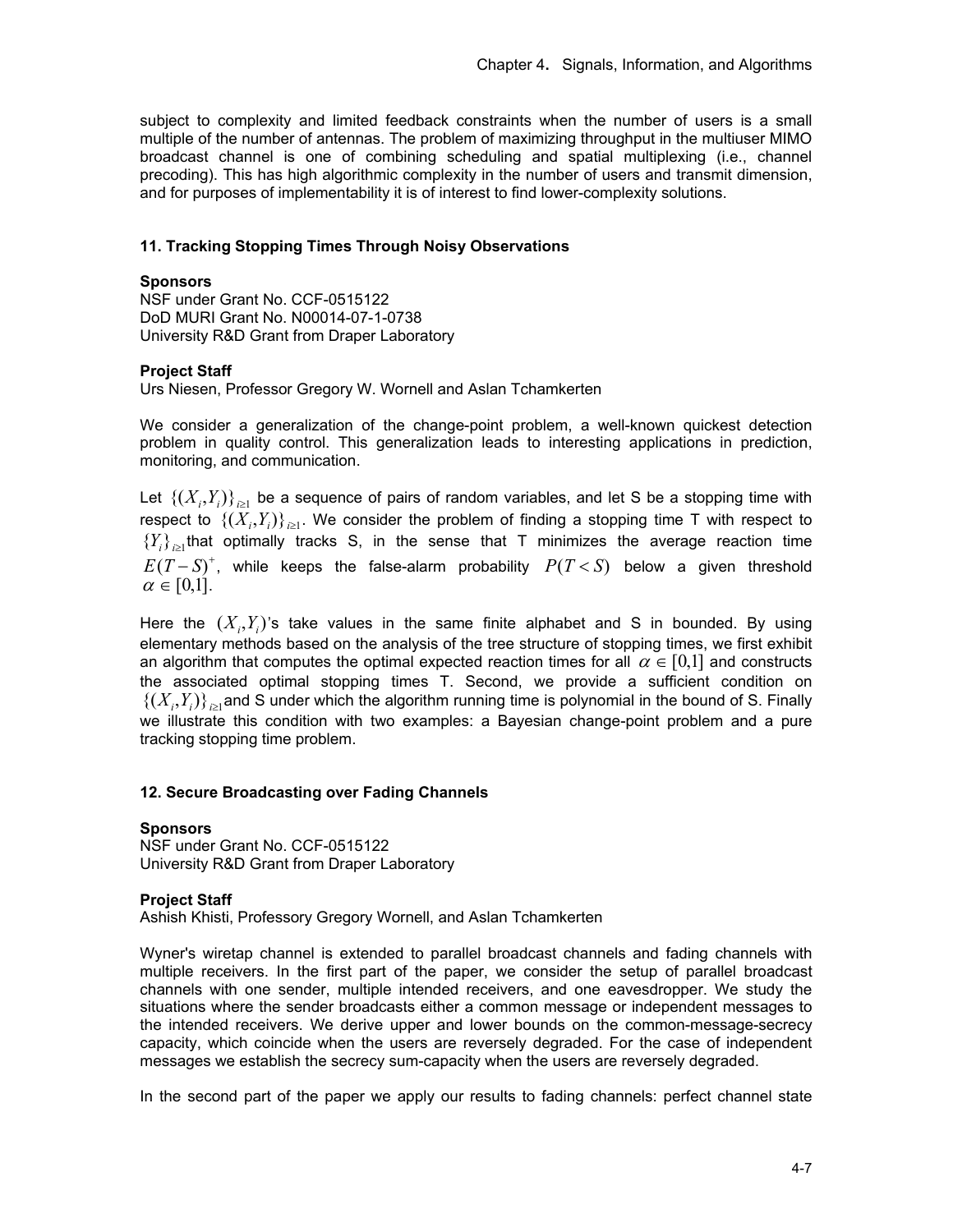information of all intended receivers is known globally, whereas the eavesdropper channel is known only to her. For the common message case, a somewhat surprising result is proven: a positive rate can be achieved independently of the number of intended receivers. For independent messages, an opportunistic transmission scheme is presented that achieves the secrecy sum-capacity in the limit of large number of receivers. Our results are stated for a fast fading channel model. Extensions to the block fading model are also discussed.

### **13. Asynchronous Communication**

### **Sponsors**

NSF Grant No. CCF-0515122 DoD MURI Grant No. N00014-07-1-0738 University IR&D Grant from Draper Laboratory

### **Project Staff**

Venkat Chandar, Professor Gregory Wornell and Aslan Tchamkerten

It seems fair to say that in information theory the assumption of perfect synchronized communicating parties is ubiquitous and that the theory gives little insight on how to handle issues related to time uncertainty.

The basic question we address here is `how does a lack of synchronization between the transmitter and the receiver affect the range of achievable communication rates?'. To that aim we introduce a discrete time asynchronous channel model for point-to-point communication that can be seen as an extension of the detection and isolation problem setting in sequential analysis: the transmitter may start emitting information at any time within a certain interval that represents the level of asynchronism. The receiver must decode without knowing when transmission starts but being cognizant of the asynchronism level. Our main result is the characterization of the largest asynchronism level for which reliable communication can be achieved. Specifically we show that, among all coding schemes that operate at a strictly positive rate, the maximum achievable asynchronism level is (asymptotically)  $e^{\alpha N}$  where N denotes the codeword length and where  $\alpha$ represents the `synchronization threshold' and admits a simple expression depending on the channel. The scheme we propose to reliably communicate under strong asynchronism, perhaps somewhat surprisingly, performs detection of the codeword and isolation of the message jointly rather than separately as often in practice.

### **14. RFID Authenication Protocol Secure Against Relay Attacks**

#### **Sponsors**

NSF Grant No. CCF-0515122 University IR&D Grant from Draper Laboratory

### **Project Staff**

Gildas Avoine and Aslan Tchamkerten

Relay attacks are a major concern for RFID systems: during an authentication process an adversary transparently relays messages between a verifier and a remote legitimate prover. We present an authentication protocol suited for RFID systems. Our solution is the first that prevents relay attacks without degrading the authentication security level: it minimizes the probability that the verifier accepts a fake proof of identity, whether or not a relay attack occurs. Of practical interest, our protocol enables the verifier to make a rational decision to accept or to reject a partial proof of identity— say, caused by an unexpected protocol interruption.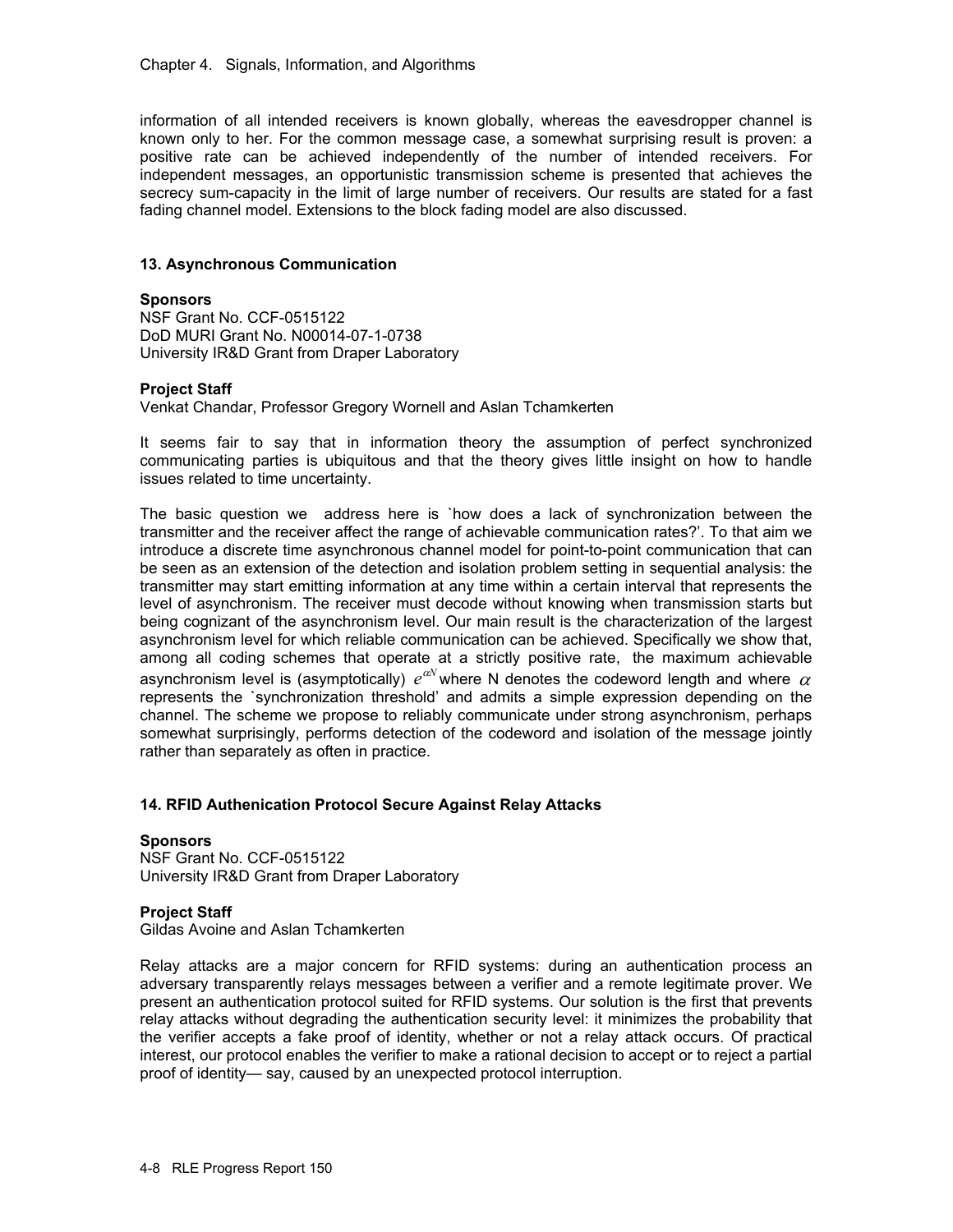# **Publications**

### **Journal Articles, Published**

L. Brooks and H-S. Lee, "A Zero-Crossing Based 200MS/s 8b Pipelined ADC," *IEEE Journal of Solid State Circuits,* 42: 2677–2687 (2007).

#### **Journal Articles, Accepted for Publication**

L. Brooks and H.S. Lee, "Background Calibration of Pipelined ADCs Via Decision Boundary Gap Estimation," *IEEE Transactions on Circuits and Systems- I,* forthcoming.

V. Chandar, A. Tchamkerten, and G. W. Wornell, "Optimal Sequential Frame Synchronization," *IEEE Transactions on Information Theory*, forthcoming August 2008.

E. Martinian, G. W. Wornell, and R. Zamir, "Source Coding with Distortion Side Information," to appear *IEEE Trans. Inform. Theory*, forthcoming October 2008.

A. Tchamkerten, V. Chandar, G. W. Wornell, "Communication under Strong Asynchronism," to appear in *IEEE Trans. Info. Theory* 

#### **Journal Articles, Submitted for Publication**

U. Erez, M. D. Trott, and G. W. Wornell, "Rateless Coding for Gaussian Channels," submitted to *IEEE Transactions on Information Theory*.

A. Khisti and G. W. Wornell, "Secure Transmission with Multiple Antennas: The MISOME Wiretap Channel," submitted to *IEEE Transactions on Information Theory*.

U. Niesen, D. Shah, G. W. Wornell, "Source coding with Mismatched Distortion Measures," submitted to *IEEE Transactions on Information Theory*.

U. Niesen, A. Tchamkerten, and G. W. Wornell, "Tracking Stopping Times Through Noisy Observations," submitted to *IEEE Transactions on Information Theory*.

### **Meeting Papers, Published**

V. Divi and G. W. Wornell, "Bandlimited Signal Reconstruction from Noisy Periodic Nonuniform Samples in Time-interleaved ADCs," *Proceedings of IEEE ICASSP, (*Las Vegas), March/April 2008.

U. Erez, M.D. Trott, and G. W. Wornell, "An Efficient ARQ Scheme with SNR Feedback," in *Proc. Int. Zurich Seminar Commun.,* (Zurich, Switzerland), March 2008.

E. W. Huang and G. W. Wornell, "Peak to Average Power Reduction for Low-Power OFDM Systems," in *Proc. Int. Commun. Conference* (Glasgow, Scotland), June 2007.

A. Khisti and G. W. Wornell, "The MIMOME Channel," in *Proceedings of Allerton Conference Communication Control and Computing*, (Illinois), September 2007*.* 

A. Khisti, G. W. Wornell, A. Wiesel, and Y. Edlar, "On the Gaussian MIMO Wiretap Channel," in *Proc. Int. Symp. Inform. Theory*, (ISIT) (Toronto, Canada), June 2007.

U. Niesen, D. Shah, and G. W. Wornell, " Source Coding with Mismatched Distortion Measures," *Proceedings of Allerton Conference Communication Control and Computing*, (Illinois), September 2007.